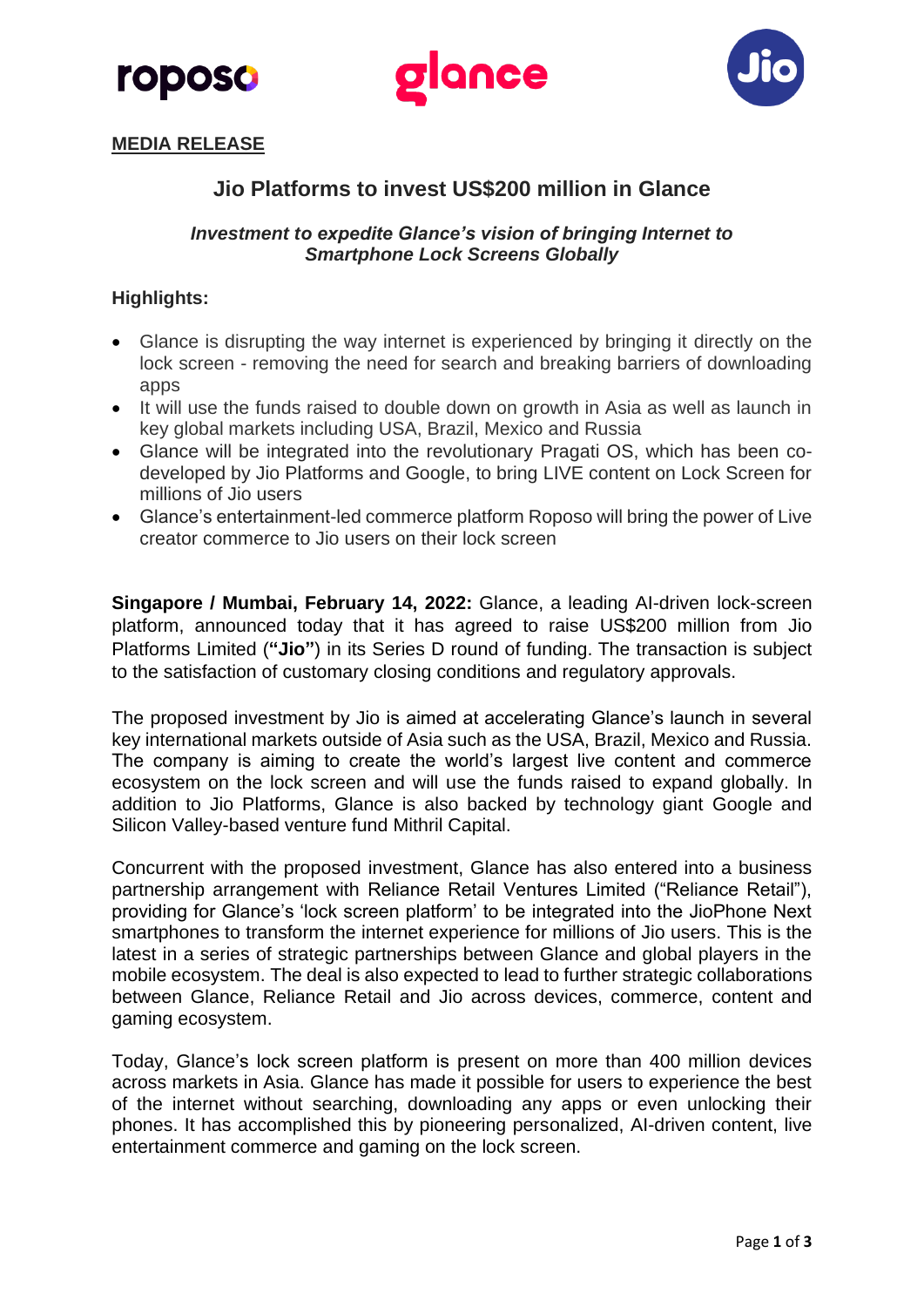





Jio is pioneering the digital services ecosystem in India with a transformational impact on the Indian digital ecosystem over the last 5 years. Jio aims to support innovation, enterprise and solutions in the tech-digital space and has emerged as one of the most active digital accelerators for the Indian market, having backed several exciting nextlevel technologies and entrepreneurial teams.

Speaking about its investment in Glance, **Akash Ambani, Director, Jio Platforms Limited,** said, *"Glance has grown at a phenomenal pace over the past two years and has given users a truly unique solution by unlocking the power of the lock screen for experiencing the internet, live content, creator driven entertainment commerce and gaming. With the help of this investment, Glance expects to launch in several key markets globally as well as extend the experience to millions of Jio users, further reinforcing our commitment to provide the most advanced and next-level tech and digital ecosystem for consumers in India and beyond."*

**Naveen Tewari, Founder & CEO of InMobi Group,** said, *"Mr. Mukesh Ambani has been a source of immense inspiration for me since my early days and it is an honor to have Jio becoming a strategic partner in our journey. Jio's investment into Glance brings a deep synergy of vision and philosophy. Jio is a truly disruptive company. It made internet accessible for millions of users, making India one of the largest internet markets in the world. Reliance is now disrupting the smartphone market with launch of its JioPhone Next smartphones. Jio's investment into Glance and Glance's presence on the lock screen of JioPhone Next smartphones will lead to a paradigm shift in how its users experience the internet*.

**Piyush Shah, Co-founder of InMobi Group and President & COO of Glance,** said, *"Glance has created a disruptive lock screen-first discovery platform for live content, commerce and gaming in Asia, and we intend to scale it globally going forward. Jio's investment is a huge validation of this vision and gives us the firepower to take the innovative experience of Glance to surfaces across the world. We look forward to working with Jio to build the content, creator and commerce ecosystem of the future, together."*

Morgan Stanley acted as the exclusive financial advisor and Khaitan & Co. acted as the legal counsel to Glance. White & Case and K Law acted as the legal counsels and Ernst & Young provided accounting and tax due diligence services to Jio Platforms.

#### **About Jio Platforms Limited**

Jio Platforms Limited ("Jio"), a subsidiary of Reliance Industries Limited, has built a world-class all-IP data strong future proof network with latest 4G LTE technology (through its wholly owned subsidiary, Reliance Jio Infocomm Limited). It is the only network conceived and born as a Mobile Video Network from the ground up and supporting Voice over LTE technology. It is future ready and can be easily upgraded to support even more data, as technologies advance on to 5G, 6G and beyond.